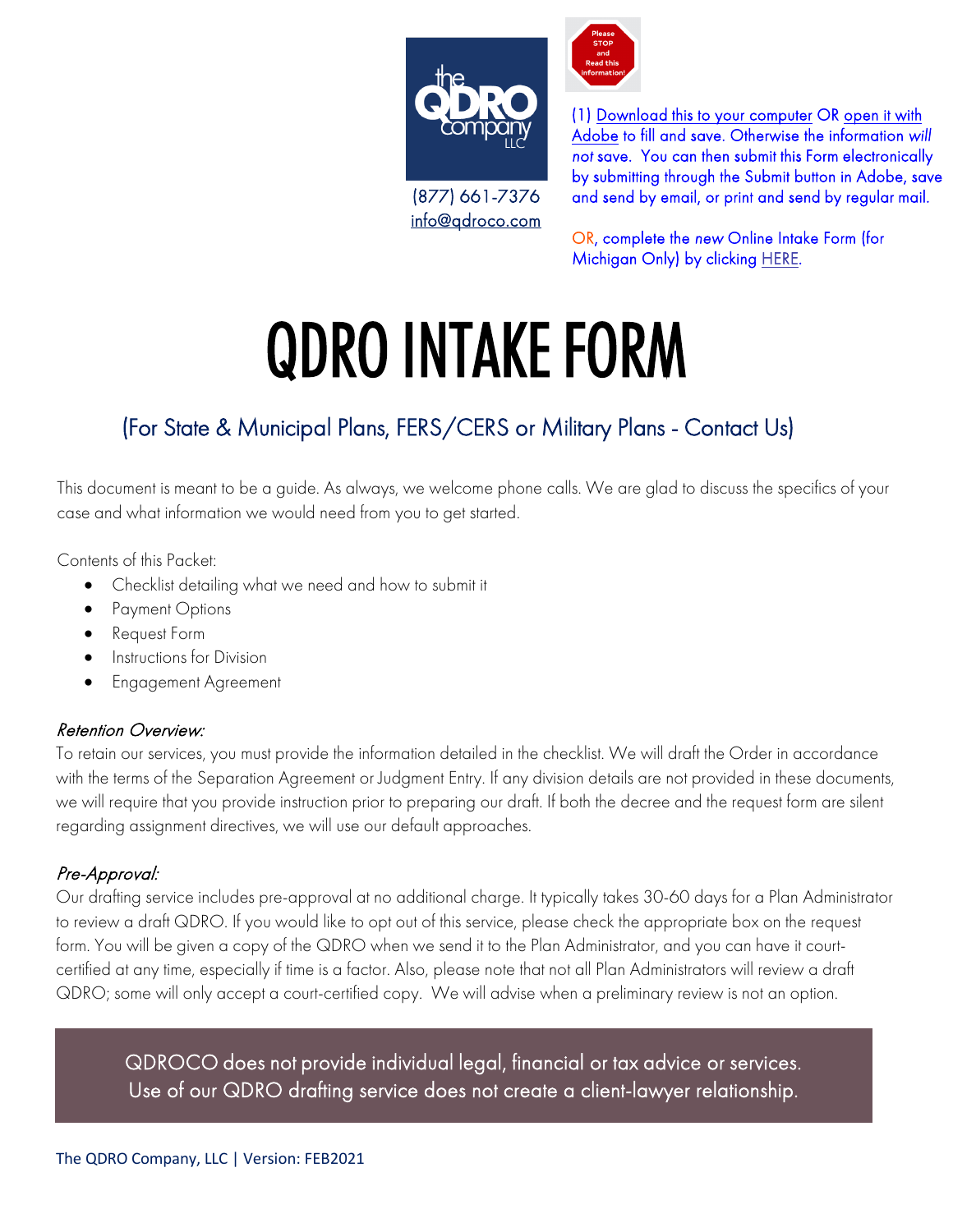To retain our QDRO Drafting Services, you must provide the following information: NEW: Documents can be electronically attached to this form. See last page.

☐ Worksheet: The QDRO Request Form can be found on the next page of this packet.

□ Instructions: If you are requesting our office prepare an Order, please provide a copy of the Separation Agreement or Judgement of Divorce, or in the event that these do not yet exist, instructions on how to divide the benefit in a cover letter or on the request form.

□ Plan Information: We require a current Account Statement (for Defined Contribution Plans) or Accrued Benefit Statement (for Defined Benefit Plans).

□ Prepayment: We require full payment of our fee before we provide the draft QDRO. A minimum of 50% of our fee is required to be considered retained. You may send a check by mail or pay online within an invoice we must create for you. (Payment directly through our website is coming soon.)

### Once you have gathered the above, submit the packet and supporting documents to:

Email: [Open using Adobe,](mailto:documents@qdroco.com) complete, save and submit electronically or send by email to documents@qdroco.com. Fax: (866) 792-3674 Mail: P.O. Box 422, Chelsea, MI 48118

3

2

After reviewing your submission, we will advise you if we require any further documentation. In the event you have any of the following items, please provide them with your initial submission. This may expedite the process.

- Any additional participant-specific plan information (i.e., balances for use in offset, etc.)
- Model QDRO Language
- Written QDRO Procedures
- Summary Plan Description

Once the QDRO is completed, it will be uploaded to our secure Client Portal and shared with you. Once retained, you will receive an invitation to set up your login credentials to the Client Portal. If you need documents shared with you in another way, please let us know.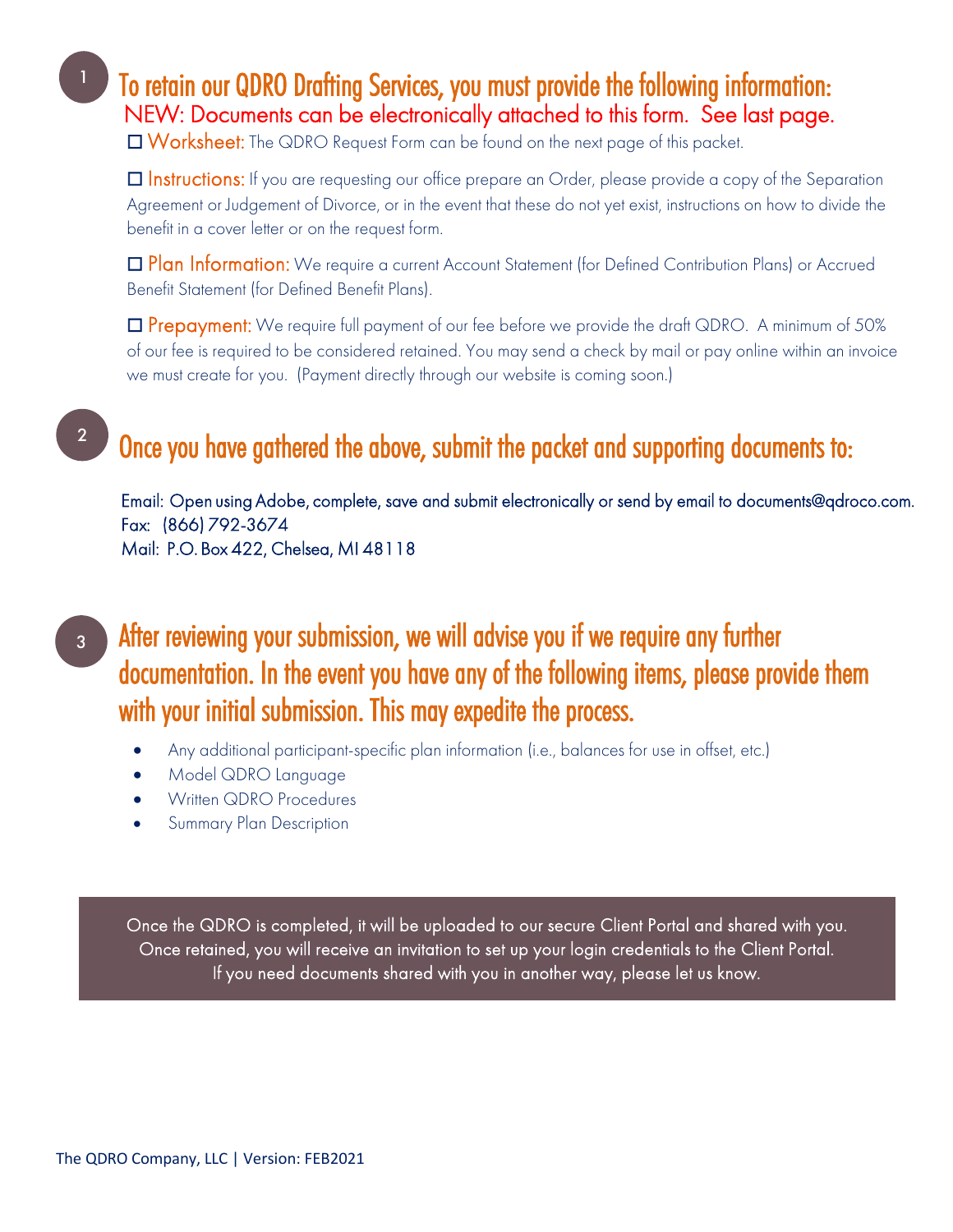# QDRO INTAKE FORM

A standard Order includes: (1) plan document review; (2) retirement plan verification; (3) a draft Order; and (4) pre-approval if the Plan will review a draft.

□ I opt out of free pre-approval (if allowed by the Plan).

Note: A review of the draft QDRO typically takes 30-60 days.

Completed orders will be sent only to a Party's attorney (or to a Party if unrepresented) who has paid at least part of QDROCO's fees. Orders will not be sent to a non-paying Party or his or her attorney unless instructed to do so by the paying party or his or her attorney. Exception: the orders will be sent to both parties if the judgment requires one party to pay our entire fee.

# PART A: CASE INFORMATION

#### PLAINTIFF / PARTY A:

#### DEFENDANT / PARTY B:

| Name:                        | Name:                                                     |
|------------------------------|-----------------------------------------------------------|
|                              |                                                           |
|                              |                                                           |
|                              | Phone Number: 1988                                        |
|                              |                                                           |
| Social Security Number: 1988 | Social Security Number:<br><u>Cocial Security Number:</u> |
|                              |                                                           |
|                              |                                                           |

Plaintiff / Party A is the: □ PLAN PARTICIPANT □ ALTERNATE PAYEE

Are either parties intending to move to a different address within the next 60 days?  $\square$  Yes  $\square$  No

If yes, which party? ☐ Plaintiff / Party A ☐ Defendant / Party B

Name of the person completing this form: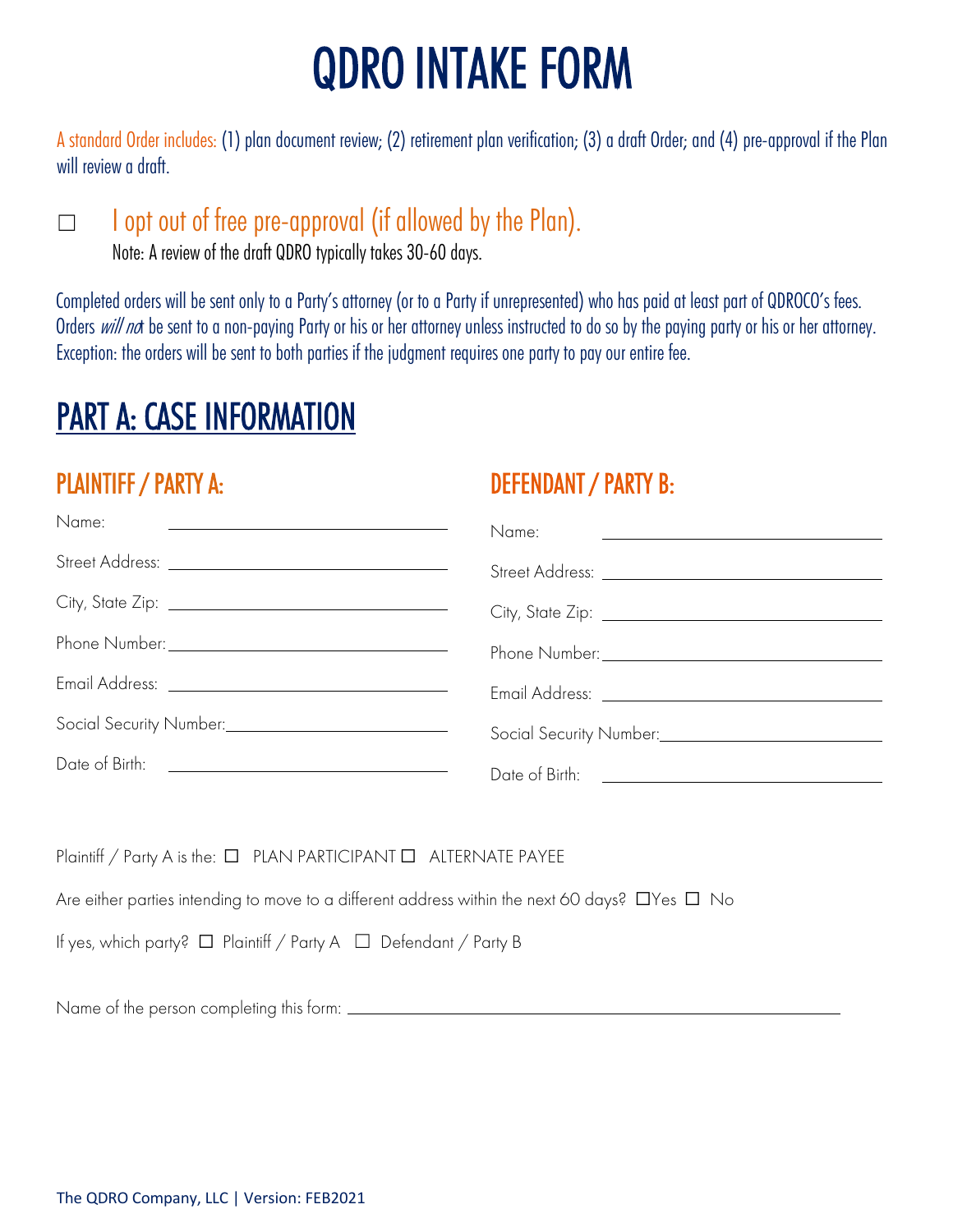#### QDROCO generally requires that *at least one party* be represented by an attorney. Provide the name(s) of the applicable attorney(s) below.

Plaintiff  $\Box$  does  $\Box$  does not have an attorney

#### PLAINTIFF/PARTY A ATTORNEY:

|                | Attorney Name: 2008 and 2008 and 2008               |  |
|----------------|-----------------------------------------------------|--|
| Firm Name:     | <u> 1989 - Andrea Station Barbara, amerikan per</u> |  |
|                |                                                     |  |
|                |                                                     |  |
| Phone Number:  |                                                     |  |
| Email Address: |                                                     |  |

Defendant  $\Box$  does  $\Box$  does not have an attorney

#### DEFENDANT/PARTY B ATTORNEY:

|                        | Attorney Name: 2008 |
|------------------------|---------------------|
| Firm Name:             |                     |
| <b>Street Address:</b> |                     |
| City, State Zip:       |                     |
| Phone Number:          |                     |
| Email Address:         |                     |

#### COURT INFORMATION:

Case No.:

Judge:

County: <u>County: County:</u>

#### DURATION OF MARRIAGE:

| Date of Marriage: |  |
|-------------------|--|
| Date of Divorce:  |  |
| Date of Division: |  |

## PART B: PAYMENT INFORMATION

|  | <b>Fee Schedule effective</b><br>November 1, 2020 |
|--|---------------------------------------------------|
|  |                                                   |
|  |                                                   |
|  |                                                   |

#### THREE WAYS TO PAY:

|                                                                                                                                                                                             | Online: | <b>Pay with LawPay</b>                                                                                                                                                                                                      |  |  |
|---------------------------------------------------------------------------------------------------------------------------------------------------------------------------------------------|---------|-----------------------------------------------------------------------------------------------------------------------------------------------------------------------------------------------------------------------------|--|--|
| $\overline{2}$                                                                                                                                                                              |         | By Check: Make check payable to "The QDRO Company, LLC" and mail to P.O. Box 422, Chelsea, MI 48118.                                                                                                                        |  |  |
| $\overline{3}$                                                                                                                                                                              |         | Through our secure Client Portal: One or both parties will receive an invoice as instructed below:<br>$\Box$ Split the fees equally between the parties<br>$\Box$ The Retirement Plan Participant is to pay 100% of the fee |  |  |
| $\Box$ The Alternate Payee is to pay 100% of the fee<br>Please identify the QDRO Consultant to be assigned to this matter:<br>Carrie Cole<br><b>Sharee Burkel</b><br><b>U. Ashwin Patel</b> |         |                                                                                                                                                                                                                             |  |  |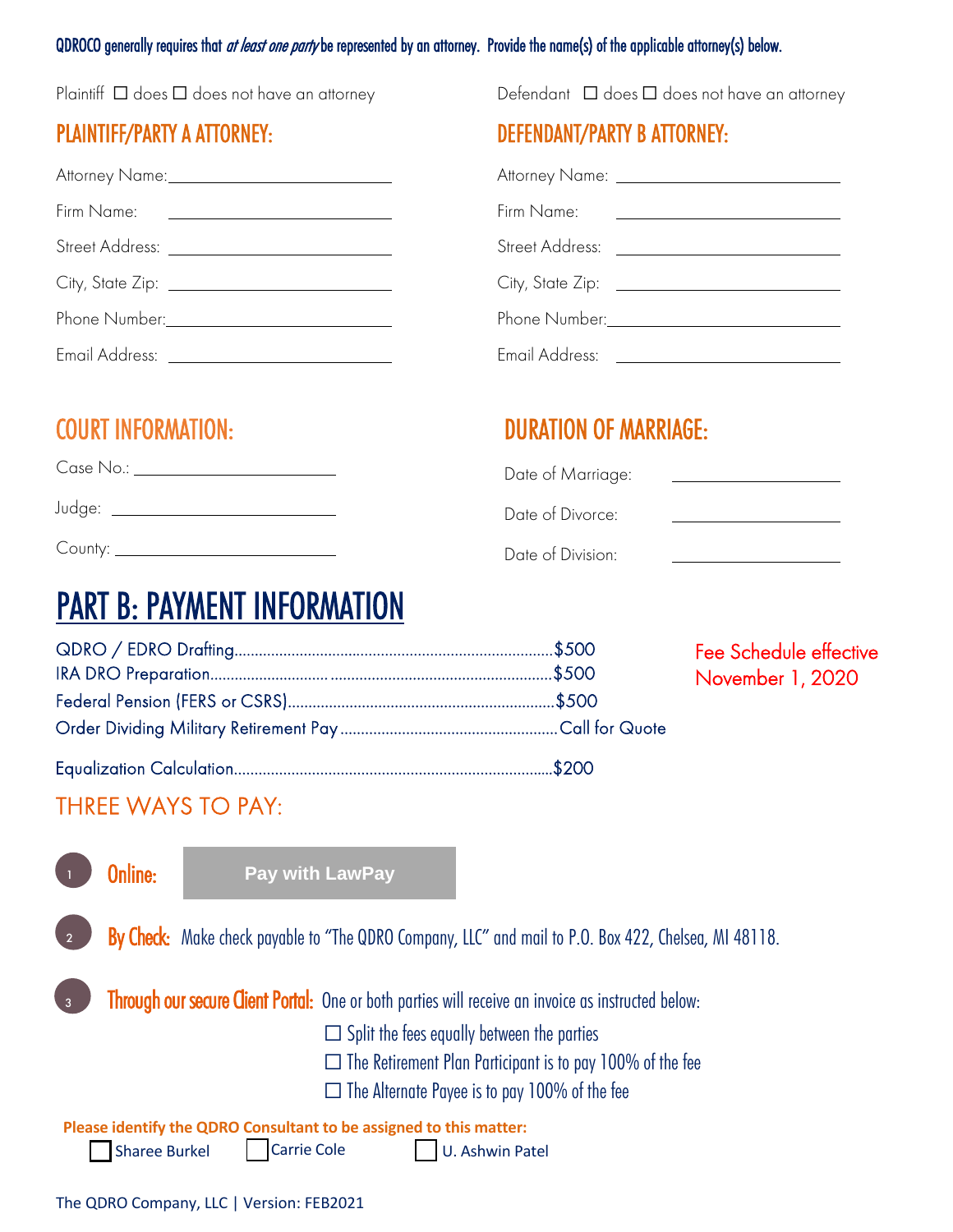# PART C: PLAN INFORMATION

#### QDRO #1 – INFORMATION FOR RETIREMENT PLAN BEING DIVIDED

| Plan Name:                                                                                                                                                                                                                                                                                                                                                                                                                                                                                                                            |                                                                         | <u> 1990 - Johann John Stone, marking ar yn it ferfing yn it ferfing yn it ferfing yn it ferfing yn it ferfing yn </u> |                |                      |
|---------------------------------------------------------------------------------------------------------------------------------------------------------------------------------------------------------------------------------------------------------------------------------------------------------------------------------------------------------------------------------------------------------------------------------------------------------------------------------------------------------------------------------------|-------------------------------------------------------------------------|------------------------------------------------------------------------------------------------------------------------|----------------|----------------------|
| Hire Date: <u>New York Barnetts and the Date:</u>                                                                                                                                                                                                                                                                                                                                                                                                                                                                                     |                                                                         |                                                                                                                        |                |                      |
| <b>Employment Status:</b>                                                                                                                                                                                                                                                                                                                                                                                                                                                                                                             | $\Box$ Hourly<br>$\square$ Employed                                     | □ Salaried<br>$\square$ Terminated                                                                                     | $\Box$ Retired | (Date of Retirement) |
| (e.g., 401(k), 403(b), Profit Sharing, Thrift Plans, Deferred Comp)<br>Complete this section if the details are not included in the Judgment. If both are silent we will use our defaults.<br>Assignment: 0_________% of Total Account Balance as of _____/_________;                                                                                                                                                                                                                                                                 |                                                                         |                                                                                                                        |                |                      |
|                                                                                                                                                                                                                                                                                                                                                                                                                                                                                                                                       |                                                                         |                                                                                                                        |                |                      |
| Include gains/losses (choose one): DYes <i>(default)</i> DNo<br>$\bullet$                                                                                                                                                                                                                                                                                                                                                                                                                                                             |                                                                         |                                                                                                                        |                |                      |
| Loan Treatment (choose one): <b>On allet uses</b> in total account balance DExclude from total account balance <i>(default)</i><br>$\bullet$                                                                                                                                                                                                                                                                                                                                                                                          |                                                                         |                                                                                                                        |                |                      |
| Assignment Instructions — Defined Benefit Plan (e.g., Private Pension Plan)<br>Complete this section if the details are not included in the Judgment. If both are silent, we will use our defaults.<br>• Amount: _______% marital portion coverture<br>$\frac{1}{2}$ \$ per month                                                                                                                                                                                                                                                     | _______% frozen as of the divorce date<br>% total benefit at retirement |                                                                                                                        |                |                      |
| Whose life expectancy? * $\Box$ Alternate Payee (separate interest) <i>(default)</i> $\Box$ Participant (shared Interest)<br>$\bullet$<br>Include a qualified pre-retirement survivor annuity (QPSA)? $\Box$ Yes <i>(default</i> ) $\Box$ No<br>$\bullet$<br>Include a qualified post-retirement joint and survivor annuity (QJSA) (only for shared payment)? $\Box$ Yes<br>$\bullet$<br>Include early retirement subsidies and supplements? $\Box$ Yes $\Box$ No<br>$\bullet$<br>Include cost-of-living adjustments? □ Yes □ No<br>٠ |                                                                         |                                                                                                                        |                |                      |

#### *\**If the Participant is in payout status, a shared payment approach is the only option and the form of benefit elected at the Participant's retirement cannot be altered.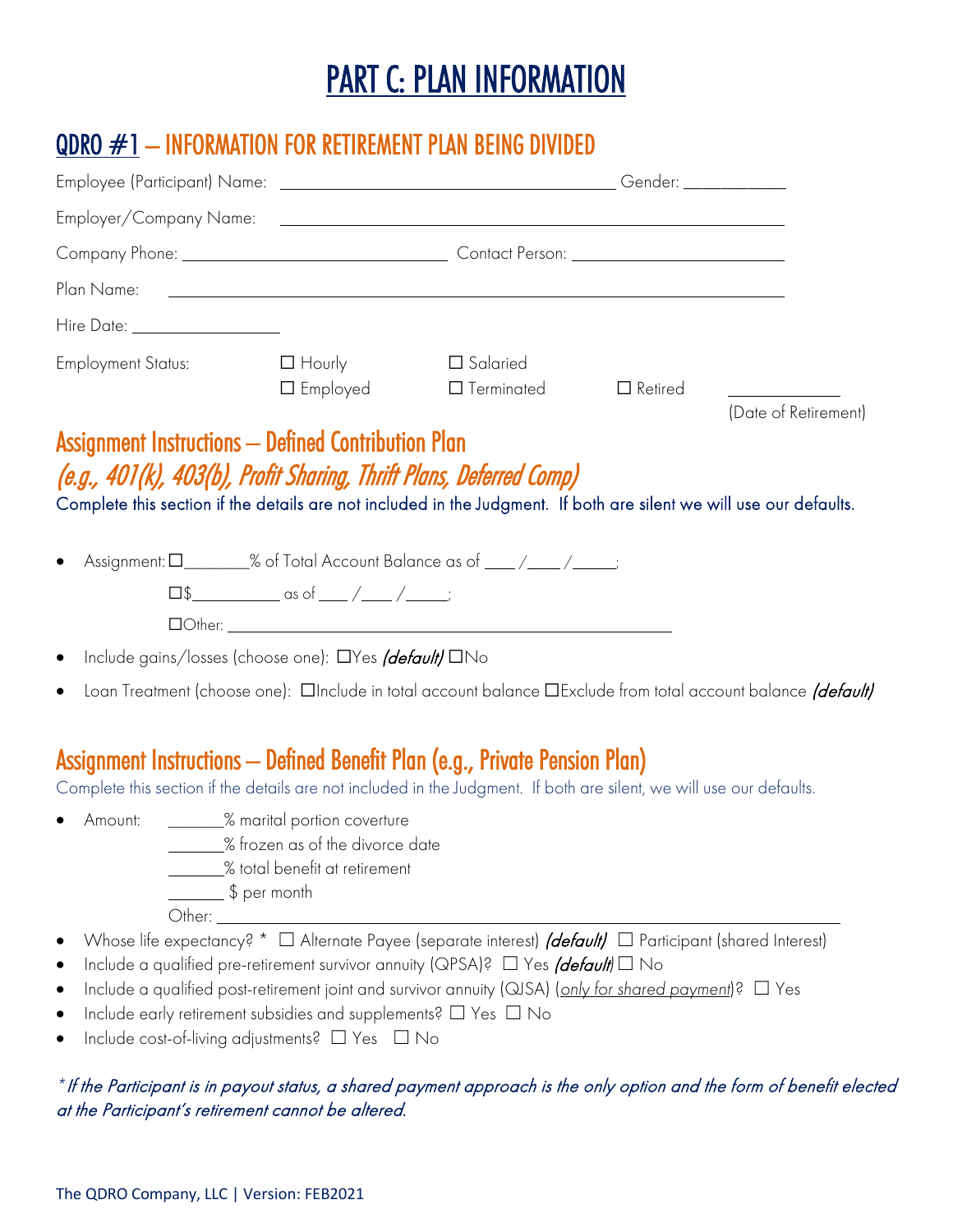# PART C: PLAN INFORMATION

#### $QDRO \#2 - INFORMATION FOR RETIREMENT PLAN BEING DIVIDED$

| Company Phone: <u>Company Phone:</u> Contact Person: <u>Contact Person:</u>                                                                                                                                                                                                                                                                                                                                                                                                 |                                                                            |                                                             |                      |
|-----------------------------------------------------------------------------------------------------------------------------------------------------------------------------------------------------------------------------------------------------------------------------------------------------------------------------------------------------------------------------------------------------------------------------------------------------------------------------|----------------------------------------------------------------------------|-------------------------------------------------------------|----------------------|
| Plan Name:                                                                                                                                                                                                                                                                                                                                                                                                                                                                  |                                                                            | <u> 1990 - Johann Stoff, amerikansk politiker (d. 1980)</u> |                      |
| Hire Date: ___________________                                                                                                                                                                                                                                                                                                                                                                                                                                              |                                                                            |                                                             |                      |
| Employment Status: $\Box$ Hourly                                                                                                                                                                                                                                                                                                                                                                                                                                            | $\square$ Employed                                                         | $\Box$ Salaried<br>$\Box$ Terminated $\Box$ Retired         | (Date of Retirement) |
| (e.g., 401(k), 403(b), Profit Sharing, Thrift Plans, Deferred Comp)<br>Complete this section if the details are not included in the Judgment. If both are silent, we will use our defaults.                                                                                                                                                                                                                                                                                 |                                                                            |                                                             |                      |
| Assignment: $\square$ % of Total Account Balance as of __/__/__/                                                                                                                                                                                                                                                                                                                                                                                                            |                                                                            |                                                             |                      |
|                                                                                                                                                                                                                                                                                                                                                                                                                                                                             | $\square$ \$_______________ as of ____ / _____ / ______;                   |                                                             |                      |
| Include gains/losses (choose one): □Yes <i>(default)</i> □No                                                                                                                                                                                                                                                                                                                                                                                                                |                                                                            |                                                             |                      |
| Loan Treatment (choose one): <b>Include in total account balance I</b> Exclude from total account balance <i>(default)</i>                                                                                                                                                                                                                                                                                                                                                  |                                                                            |                                                             |                      |
|                                                                                                                                                                                                                                                                                                                                                                                                                                                                             |                                                                            |                                                             |                      |
| Assignment Instructions — Defined Benefit Plan (e.g., Private Pension Plan)<br>Complete this section if the details are not included in the Judgment. If both are silent, we will use our defaults.                                                                                                                                                                                                                                                                         |                                                                            |                                                             |                      |
| Amount: ________% marital portion coverture<br>$\frac{1}{2}$ \$ per month                                                                                                                                                                                                                                                                                                                                                                                                   | _______% frozen as of the divorce date<br>$\%$ total benefit at retirement |                                                             |                      |
| Whose life expectancy? * $\Box$ Alternate Payee (separate interest) <i>(default)</i> $\Box$ Participant (shared Interest)<br>Include a qualified pre-retirement survivor annuity (QPSA)? $\Box$ Yes <i>(default)</i> $\Box$ No<br>Include a qualified post-retirement joint and survivor annuity (QJSA) (only for shared payment)? $\Box$ Yes<br>Include early retirement subsidies and supplements? $\Box$ Yes $\Box$ No<br>Include cost-of-living adjustments? □ Yes □ No |                                                                            |                                                             |                      |
|                                                                                                                                                                                                                                                                                                                                                                                                                                                                             |                                                                            |                                                             |                      |

*\**If the Participant is in payout status, a shared payment approach is the only option and the form of benefit elected at the Participant's retirement cannot be altered.

#### IF YOU NEED ADDITIONAL QDROs, PLEASE SUBMIT AN EXTRA SHEET.